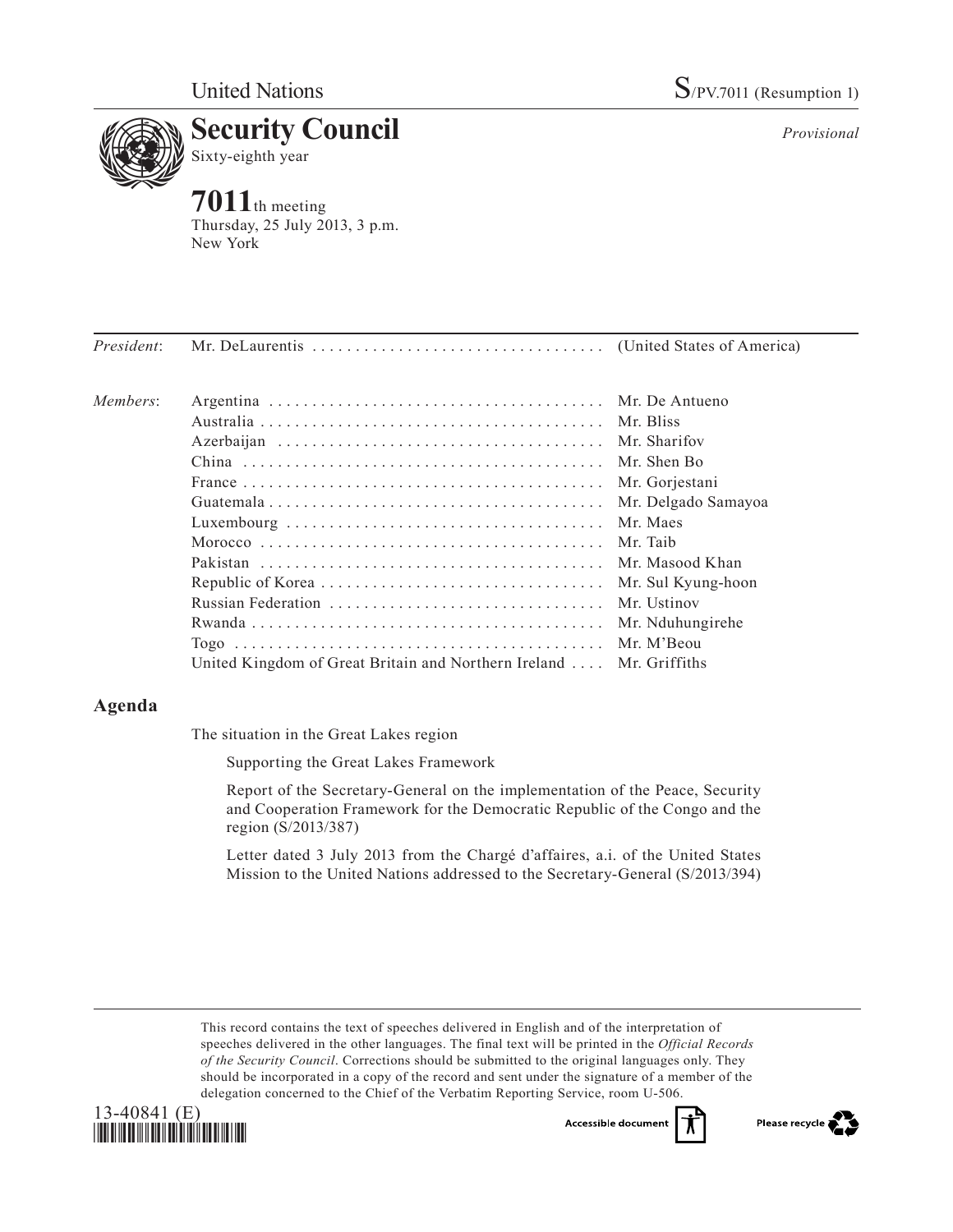*The meeting resumed at 3.05 p.m.*

**The President**: I now give the floor to the representative of Mozambique.

**Mr. Balói** (Mozambique): Mr. President, the Southern African Development Community (SADC) is honoured to participate in this ministerial debate on the situation in the Great Lakes region under your presidency. We commend the Secretary-General for his informative report (S/2013/387) on the implementation of the Peace, Security and Cooperation Framework for the Democratic Republic of the Congo and the Region. SADC also commends Ms. Mary Robinson, Special Envoy of the Secretary-General for the Great Lakes Region, and the President of the World Bank, Mr. Jim Yong Kim, for their valuable support to the implementation of the Peace, Security and Cooperation Framework.

As one of the guarantors of the Peace, Security and Cooperation Framework, SADC is encouraged by the steady progress in its implementation. We commend the Secretary-General for his continued engagement in that process. His visit to the Great Lakes region with the President of the World Bank last May attests to his commitment. We welcome the commitment of the World Bank to pledge an additional \$1 billion for development endeavours in the region, which are critical for rebuilding communities impoverished by the protracted insecurity and instability.

Similarly, we commend Ms. Robinson for her lively engagement with the Government, civil society and other stakeholders whose involvement in efforts to find lasting peace, security and stability in the Democratic Republic of the Congo and the region is pivotal. For the Framework to succeed, we must embrace a holistic, allinclusive approach.

Parallel to those efforts, SADC is pleased with progress in the deployment of the Force Intervention Brigade, which should be completed soon. Once it becomes fully operational, it will contribute to reducing the threats posed by armed groups on the State authority of the Democratic Republic of the Congo, ensure the security of civilians and make space for stabilization activities. We believe that this Charter organ will continue to provide the necessary support for the Intervention Brigade to fulfil its mandate, particularly by ensuring that it has the capacity to carry out targeted offensive operations in a robust, highly mobile and versatile manner.

We note with concern the resurgence of violence in the eastern part of the Democratic Republic of the Congo. Threats posed by rebels of the Mouvement du 23 mars (M-23) are real and must be countered as prescribed in resolution 2098 (2013), which the Council adopted on 28 March. Recent clashes in Goma between the Forces armées de la République démocratique du Congo (FARDC) and the M-23, instigated by the latter, demonstrate the utter contempt of that rebel group. We all know what the Force Intervention Brigade is required to do in that regard, either unilaterally or jointly, with the FARDC.

SADC is aware that the Intervention Brigade alone cannot bring about lasting peace, security, stability and prosperity to the Democratic Republic of the Congo and the region. In that regard, we encourage the use of all the relevant regional and subregional dialogue mechanisms so as to build the much-needed confidence among national stakeholders, as well as between neighbouring countries.

We anticipate the conclusion of the political process being facilitated by President Yoweri Museveni of the Republic of Uganda. We believe that those political talks, involving all stakeholders, will go a long way in attaining the goals of sustainable and durable peace in the Democratic Republic of the Congo and the region.

It was in the same spirit that the SADC extraordinary summit held in Maputo in June underscored the need to consider engaging all opposing forces in an effort to find a lasting political solution within the Great Lakes region under the Peace, Security and Cooperation Framework. We are reiterating that call today.

We have been given a unique opportunity to change the way we do business, by implementing to the letter the Peace, Security and Cooperation Framework in good faith. The people of eastern Democratic Republic of the Congo have suffered for too long. We commend the fact that the Security Council should remain seized of the matter.

Let me conclude by reaffirming that the member countries of SADC associate themselves with the efforts of the United Nations and the wider international community aimed at the restoration of peace and stability in the Democratic Republic of the Congo and the region.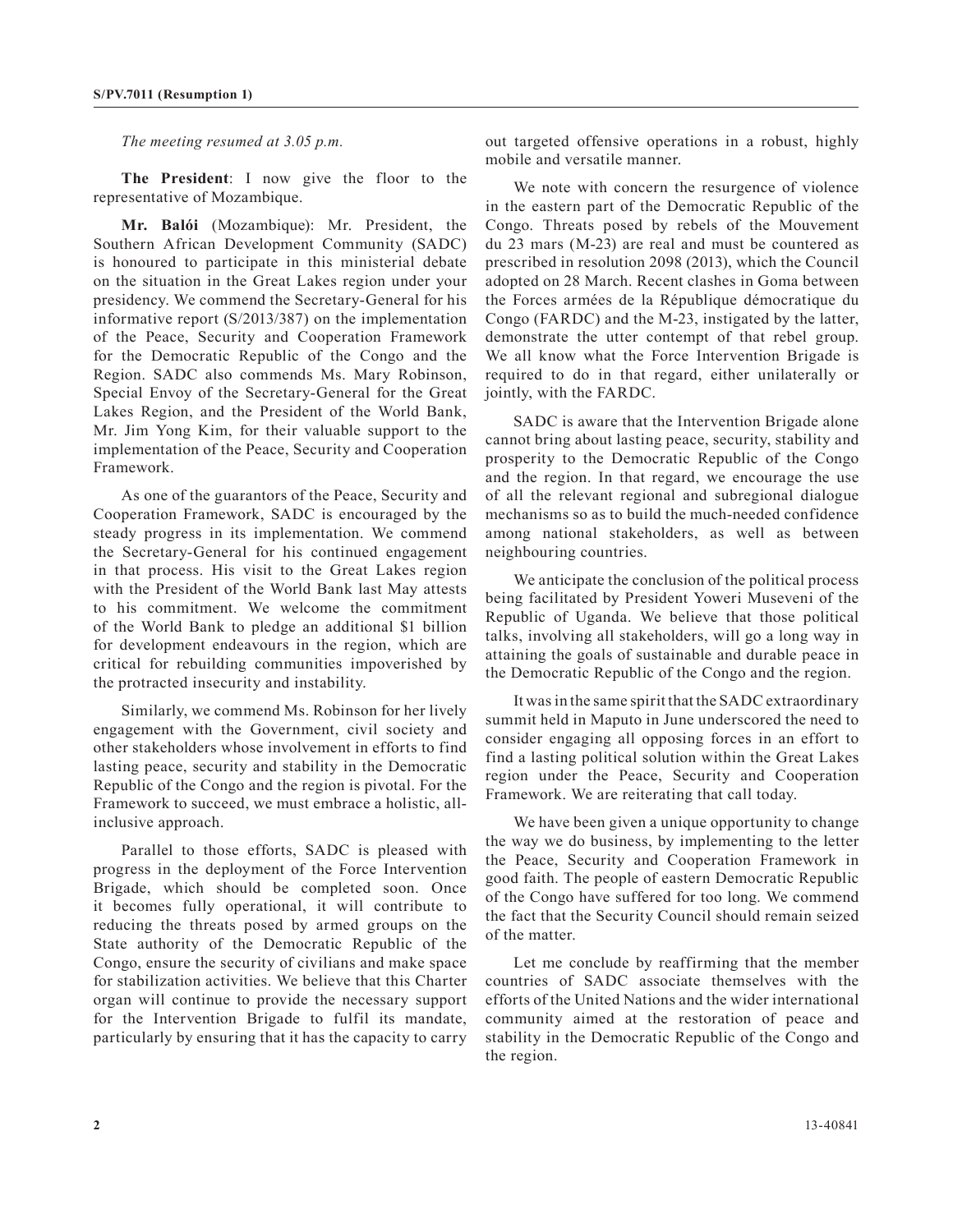**The President**: I now give the the floor to the representative of Burundi.

**Mr. Kavakure** (Burundi) (*spoke in French*): It is my great pleasure to address the Security Council today. Allow me, at the outset, to convey the greetings of His Excellency Mr. Pierre Nkurunziza, President of the Republic of Burundi, as well as of all Burundians.

For the umpteenth time, the topic of the security situation in the Great Lakes region is once again before the Council today, in the context of this high-level meeting, in order to consider the best approaches to lasting security, stability and development in the Great Lakes region. I thank the organizers of this debate and hope that it will be successful.

The Government of Burundi welcomes and strongly supports all the initiatives and commitments already made to restore peace and security in the Great Lakes region. As the headquarters of the International Conference on the Great Lakes Region, Burundi is an integral part of the commitments made under to the Peace, Security and Cooperation Framework for the Democratic Republic of the Congo and the Region, signed in Addis Ababa on 24 February and baptized the "hope agreement" by the Secretary-General's Special Envoy for the Great Lakes Region, Ms. Mary Robinson.

The Government of Burundi welcomes the efforts already under way by Ms. Robinson to implement the Framework, in particular the organization of a regional conference on women, peace, security and development in the Great Lakes region, held in Bujumbura from 9 to 11 July. Burundi fully endorses the results of the conference in terms of women's crucial role in implementing the Framework agreement.

In that context, the Government of Burundi has fully endorsed the outcome of the high-level ministerial conference held in Addis Ababa on 19 July concerning regional approaches to development and the implementation of the Framework — again, the socalled "hope agreement", to recall the expression used by Ms. Robinson.

The Government of Burundi considers the approaches developed at the Bujumbura and Addis Ababa conferences to be complementary and fully focused on the fact that breaking the cycle of violence requires determined action on multiple fronts, including women's economic empowerment.

In particular, the Addis Ababa conference noted that increased regional cooperation and economic integration, along with improving infrastructure and increased trade, could foster participation in the economy and create opportunities for disadvantaged groups, such as women and youth, as well as strengthen political agreements to produce concrete results.

Also at Addis Ababa, our delegation advocated for the quick financing of projects proposed by the Economic Community of the Great Lake Countries (CEPGL). With its headquarters in Gisenyi, Rwanda, located opposite the city of Goma, capital of the Congolese province of North Kivu, in the very heart of the Great Lakes region, the CEPGL is currently being relaunched and deserves every support to achieve its goals.

The integration projects put forward by the CEPGL — approved by the Addis Ababa conference, which was sponsored by the World Bank, the United Nations and the Commmission of the African Union — focus primarily on the energy sector, for example, the rehabilitation of the Ruzizi I and II power plants and the construction of the Ruzizi III unit. There is also a proposal for developing agriculture on the Ruzizi plain, as well as a project for fostering cross-border trade, specifically by modernizing four border stations to serve as one-stop border crossings and building markets and roads in their vicinity. It is important to note that cross-border trade is largely the purview of women, which is why the conference in Addis Ababa included the topic of modernizing border stations, with an emphasis on gender.

The conference in Addis Ababa also recognized the importance of establishing transport corridors in the region between the Democratic Republic of the Congo and its eastern neighbours, as well as the construction of railway lines to link Kenya, Uganda, Rwanda and Burundi with the Democratic Republic of the Congo.

The conference also recommended improving existing ports, creating new sea ports and improving national airports in conformity with regional airport standards, as well as establishing industries to support agricultural development in view of developing regional fertilizer-production facilities, among other things.

With regard to national airports, I should like to emphasize the special role of the Bujumbura International Airport when it comes to rotation operations of the United Nations Organization Stabilization Mission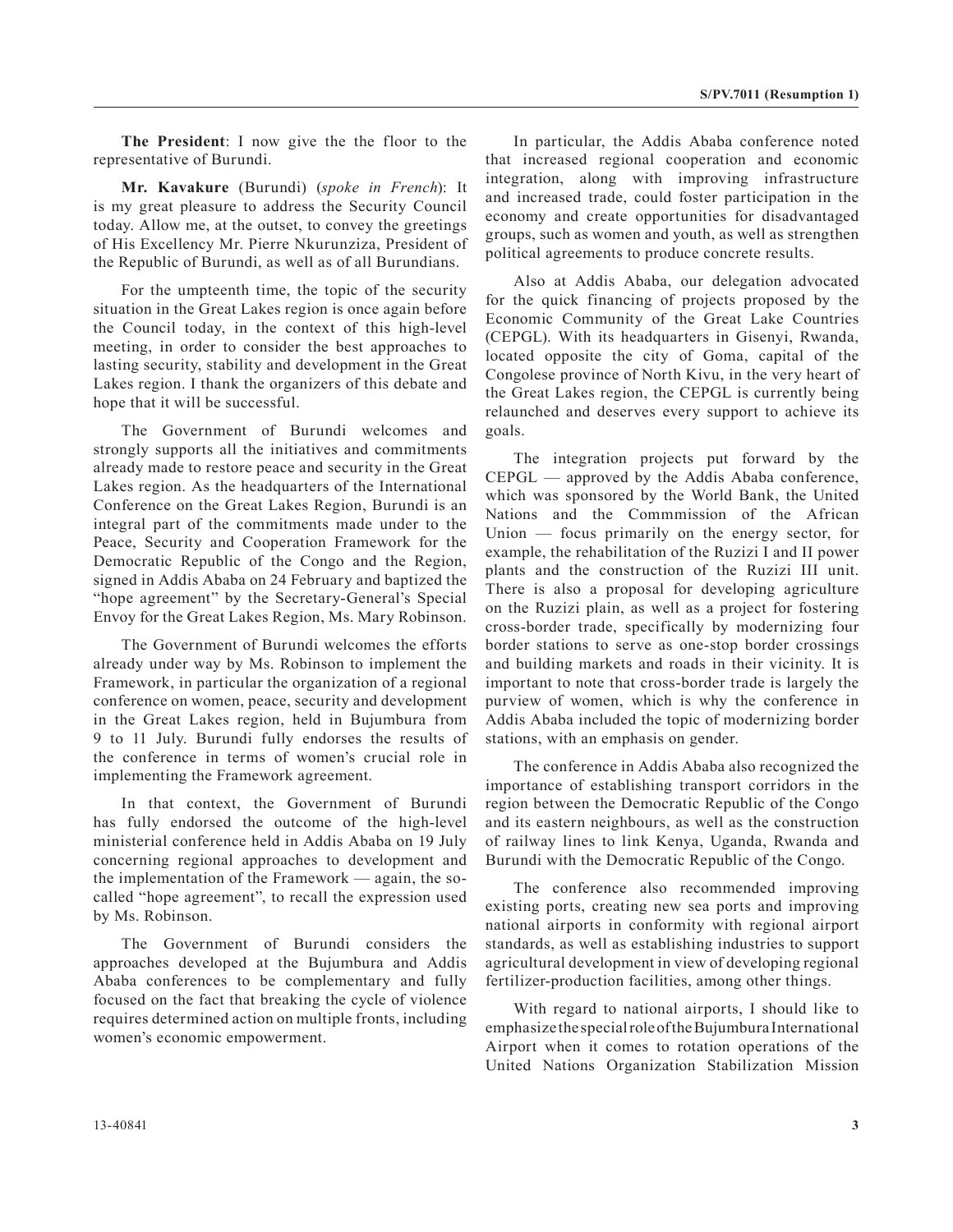in the Democratic Republic of the Congo. I ask that the airport receive priority consideration in terms of development projects.

In conclusion, I would like to express the wish that this high-level ministerial debate also address the resolutions and decisions of the recent conference held in Bujumbura, on integrating the gender dimension in the implementation of the hope agreement, as well as those of the Addis Ababa ministerial conference, on development and regional integration.

**The President**: I now give the floor to the representative of South Africa.

**Ms. Mapisa-Nqakula** (South Africa): At the outset, let me join previous speakers in congratulating Secretary of State John Kerry on his country's assumption of this important role. I wish the United States delegation continued success in steering the work of the Council during its presidency. We also congratulate Mr. Martin Kobler on his appointment as the new Special Representative of the Secretary-General for the Democratic Republic of the Congo. And we commend Mr. Russ Feingold on his appointment as United States Special Representative for the Great Lakes Region of Africa. We also wish to thank all those who have spoken before us.

My delegation associates itself with the statement delivered by the Minister for Foreign Affairs and Cooperation of Mozambique on behalf of the Southern African Development Community.

South Africa attaches great importance on the Peace, Security and Cooperation Framework for the Democratic Republic of the Congo and the Region. We commend the Secretary-General for giving special attention to the situation in the Democratic Republic of the Congo, as well as the progress already made in implementing what has become known as the "framework of hope".

The prospects for peace in the region depend upon compliance with, and the implementation of, the Framework by all signatories. The recent visit in May by Secretary-General Ban Ki-moon and the President of the World Bank, Mr. Jim Yong Kim, is encouraging for peace efforts. We are also encouraged by visits undertaken by the Special Envoy of the Secretary-General for the Great Lakes Region, Ms. Mary Robinson, whose efforts are critical to the success of the Framework. We encourage the Special Envoy to

accelerate her efforts as she takes concrete steps in her engagement with the relevant parties. In that context, we welcome the innovative approach of proposed benchmarks in pursuit of indicators that are specific, measurable, achievable, relevant and time-based. We also welcome the pledge by the World Bank of \$1 billion for development projects aimed at economic rejuvenation and job creation in the Great Lakes region.

We commend the steps taken by the Government of the Democratic Republic of the Congo to establish a national oversight mechanism in accordance with the Peace, Security and Cooperation Framework and resolution 2098 (2013). We look forward to the early commencement of its work. We encourage the Government to make further strides to implement its commitment in terms of the Framework, including security sector reform and the establishment of the rapid reaction force to be able to take over, when appropriate, the responsibilities of the Force Intervention Brigade of the United Nations Organization Stabilization Mission in the Democratic People's Republic of the Congo (MONUSCO) and restore State authority.

South Africa remains deeply concerned about the situation in the Democratic Republic of the Congo. We strongly condemn the continuing attacks perpetrated by armed groups against the people of the country in particular, and against MONUSCO. We also take note of the fact that thousands of refugees have poured into Uganda, and many others have been internally displaced following new eruptions of violence in the Kamango and Mataho areas. Clearly, the humanitarian impact of those attacks, particularly on vulnerable groups, is of major concern.

South Africa reaffirms its commitment to supporting peace initiatives in the Democratic Republic of the Congo. In that regard, we commend President Museveni's mediation efforts aimed at facilitating the peace talks.

While supporting the Force Intervention Brigade's deployment to the eastern part of the Democratic Republic of the Congo, we remain convinced that a longterm solution to peace and stability in the Congo can only be guaranteed by a political solution. Moreover, improved relations between the Democratic Republic of the Congo and its neighbours is an important ingredient for peace, stability and security. With regard to our contribution to the Force Intervention Brigade, we are finalizing our deployment in line with the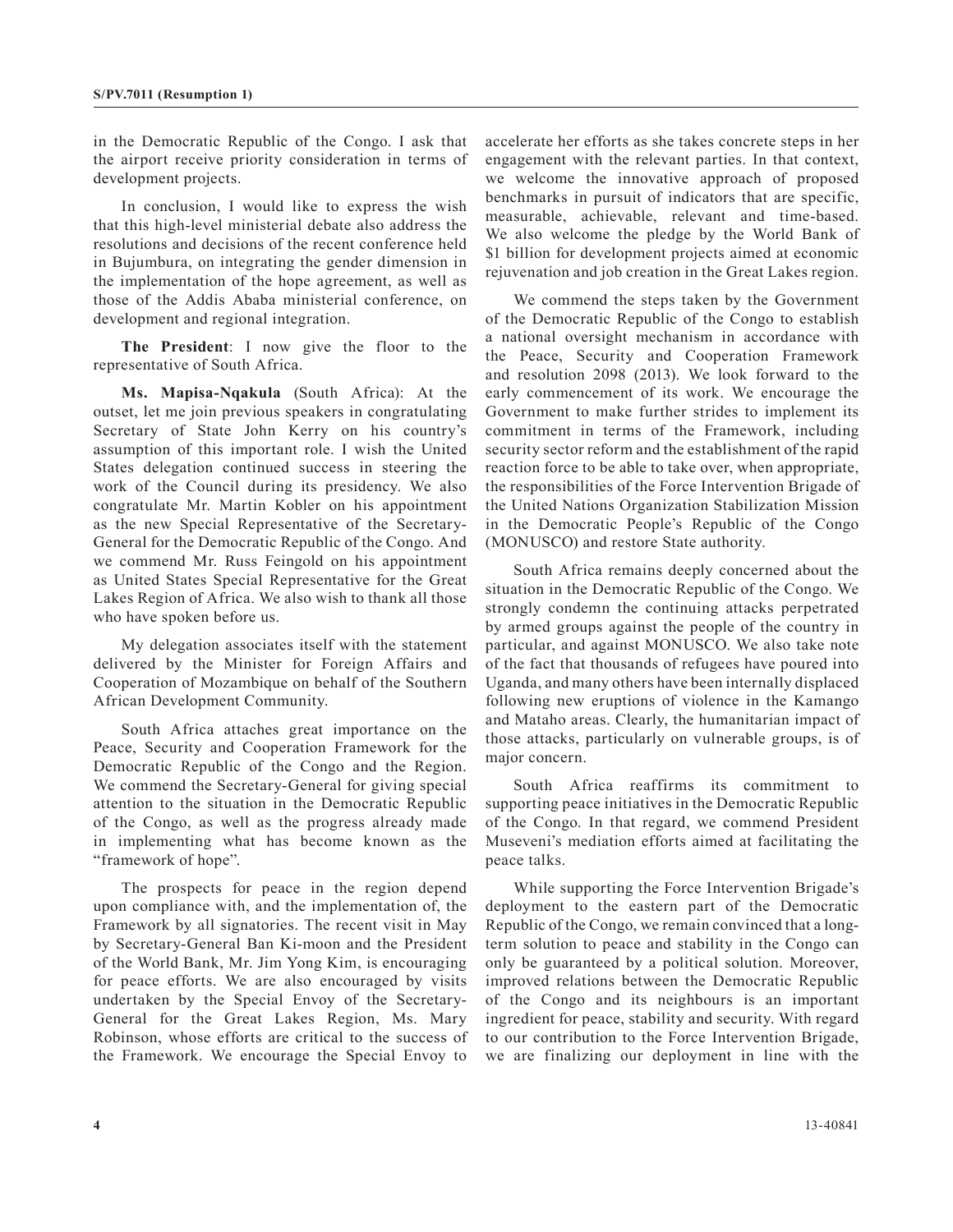commitments we have made and will assume our duties and responsibilities in the Mission.

Finally, we all have a responsibility to ensure that the renewed energy for establishing long-lasting peace is well coordinated and well sustained.

**The President**: I now give the floor to the Executive Secretary General of the European External Action Service.

**Mr. Vimont** (*spoke in French*): On behalf of Ms. Catherine Ashton, High Representative of the European Union for Foreign Affairs and Security Policy, it is a privilege for me to participate in today's meeting on the situation in the Great Lakes region.

The very holding of today's meeting, presided over this morning by Secretary of State John Kerry and in the presence of Secretary-General Ban Ki-moon, bears witness to our collective determination. We are all aware that the future of the African continent will be played out in its different regions, including the Great Lakes region, which is one where the European Union has long been involved in seeking lasting peace in the face of the very difficult and complex challenges that exist. The European Union intends to remain involved in the region.

The current situation as regards the Peace, Security and Cooperation Framework Agreement constitutes a window of opportunity based on an ambitious approach of voluntarily addressing the various aspects of the crisis, be it at the regional, national or local levels.

Ms. Mary Robinson, Special Envoy of the Secretary-General for the Great Lakes Region, often speaks of the "Framework of hope", as several participants have already mentioned. The European Union fully agrees. Despite the difficulties, doing nothing is not an option. That is why I would like to emphasize, as others have done before me, the importance for the international community to provide its unstinting support to Ms. Robinson and, more broadly, to the activities of the United Nations and all the regional organizations involved, beginning, of course, with the African Union. I would also like to take this opportunity to welcome the appointment of the new Special Representative of the Secretary-General, Mr. Martin Kobler.

Implementing the Framework will be a complex undertaking, but it continues to be of crucial importance. Unwavering, coherent and sustained political support on the part of all those who have endorsed the Framework Agreement will allow us to make a difference and guarantee success. It is therefore essential that all signatories of the Agreement remain focused on the same objectives and commit resolutely to its prompt and effective implementation based on the concrete work undertaken by the Technical Support Committee.

We cannot hide the truth  $-$  the situation in the Great Lakes remains fragile. The suffering of people, particularly women and children, who are often the first victims of violence, is indefensible. Even if all the preconditions for sustainable peace can at last be met — they have now certainly been identified — we must nevertheless not underestimate the challenges before us. In particular, the prevailing tension at the border between the Democratic Republic of the Congo and Rwanda remains a source of concern, while a positive regional dynamic is essential if we are to be successful in implementing any agreement on the Great Lakes region. All the countries of the region must therefore be encouraged to embark upon the path of cooperation, with the fullest respect for their sovereignty and territorial integrity.

In that regard, the increasing tension on the ground in recent days, particularly near Goma, is worrying. It could compound regional divisions and national and local antagonism. It is essential that all armed groups operating in eastern part of the Democratic Republic of the Congo be dismantled, particularly the Mouvement du 23 mars and the Forces Démocratiques de Libération du Rwanda. That is why the European Union welcomes the establishment of the Force Intervention Brigade within the United Nations Organization Stabilization Mission in the Democratic People's Republic of the Congo (MONUSCO). It is important to find the proper balance between a necessary political process, on the one hand, and the capacity of the MONUSCO Intervention Brigade to carve out space to promote such a political agreement, on the other hand.

In addition, the challenges of governance and, in particular, that of security sector reform, in the Democratic Republic of the Congo are the central pillars of stability in the eastern region of the country. We call on the Government of the Democratic Republic to tirelessly pursue the implementation of the commitments that it entered into under the Framework agreement.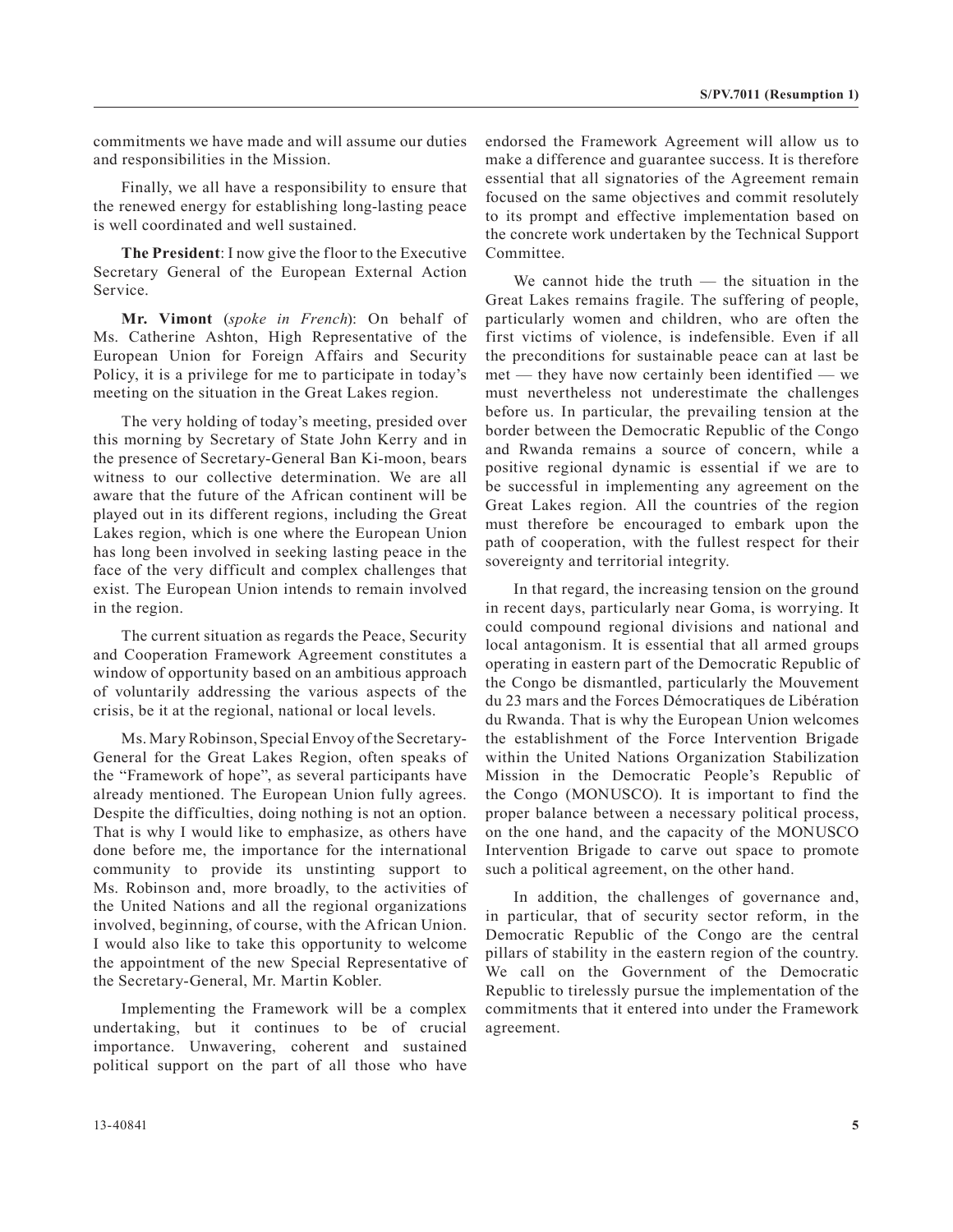Today's meeting is taking place a few days after the 28 Foreign Ministers of the European Union adopted conclusions on the Great Lakes region that are both political and practical and provide for specific actions based on the priorities identified by Ms. Robinson for the implementation of the Framework. Those guidelines relate primarily to the following goals.

Trust and cooperation between the countries of the region needs to be restored in an atmosphere of respect for each country's sovereignty.

The Democratic Republic of the Congo should be supported in its efforts to put an end to the structural weaknesses in the eastern part of the country, thus improving local governance and security while restoring consensus among the different communities.

In that regard, I would like once again to draw attention to the centrality of the role of security sector reform. The European Union and its member States stand ready to fulfil their commitments in support of the authorities of the Democratic Republic of the Congo. However, it is essential that MONUSCO be able to promptly define its own priorities in that key area in order to contribute to a division of labour and a clarification of the efforts that will be required of the different stakeholders.

We also need the promotion of a common vision for every country of the region on democracy and human rights, based on an open political system and transparent elections, which will be even more important after the start of the electoral cycle in the region beginning in 2015. And, lastly, what is needed is the creation of a strong regional economic impetus for the benefit of all, so that the dividends of peace and security can be consolidated. In that regard, the European Union is ready to continue and to maintain its assistance in every area it has worked on for the past several years.

In conclusion, I would like to emphasize that while the promotion of peace and development in the Great Lakes can and should be encouraged and shared in by the international community, those goals cannot be achieved without the ownership of Governments, civil society and other influential local and regional stakeholders. All must therefore now shoulder their responsibilities and take the opportunity afforded them by the implementation of the framework of hope. We have reached a crucial time in the long history of the Great Lakes region, and we must not let it slip away.

**The President**: I now give the floor to the Special Envoy for the Great Lakes of the Ministry of Foreign Affairs of Belgium.

**Mr. De Coninck** (Belgium) (*spoke in French*): On behalf of the Ministry of Foreign Affairs of Belgium, I too would like to thank you, Mr. President, for having organized this debate, which enables us to make a mid-course assessment of this issue, between the first follow-up meeting of the 11+4 format of the Peace, Security and Cooperation Framework for the Democratic Republic of the Congo and the Region, held in Addis Ababa at the end of May, and the second, to be held at the end of September on the margins of the General Assembly.

Belgium fully aligns itself with the statement delivered by Mr. Pierre Vimont on behalf of the European Union, and would like to add the following comments in its national capacity.

My country believes that the Framework agreement constitutes a unique opportunity for achieving a lasting solution to the nearly 20-year crisis in the Great Lakes region. We support the Force Intervention Brigade of the United Nations Organization Stabilization Mission in the Democratic Republic of the Congo (MONUSCO), which we hope will be effective and credible, as well as the diplomatic action of the Special Envoy of the Secretary-General, Ms. Mary Robinson. Belgium, with its numerous bilateral contacts and expertise, and as one of the international partners cited in the Framework, is ready to contribute actively to finding concrete solutions.

We have seen encouraging signs. The technical support committee of the regional oversight mechanism has produced a list of benchmarks. For its part, the Democratic Republic of the Congo has established a national oversight mechanism. Ms. Robinson has organized an important conference in Bujumbura on the role of women in peace, security and development. Besides these examples, a constructive first meeting on regional cooperation took place last week in Addis Ababa.

The process is still fragile, however. There is a real risk that setbacks could wipe out the relative progress made since the signing of the Framework. Any slackening or loss of momentum could weaken the process further. In that regard, I would like to discuss three points that we believe deserve special attention.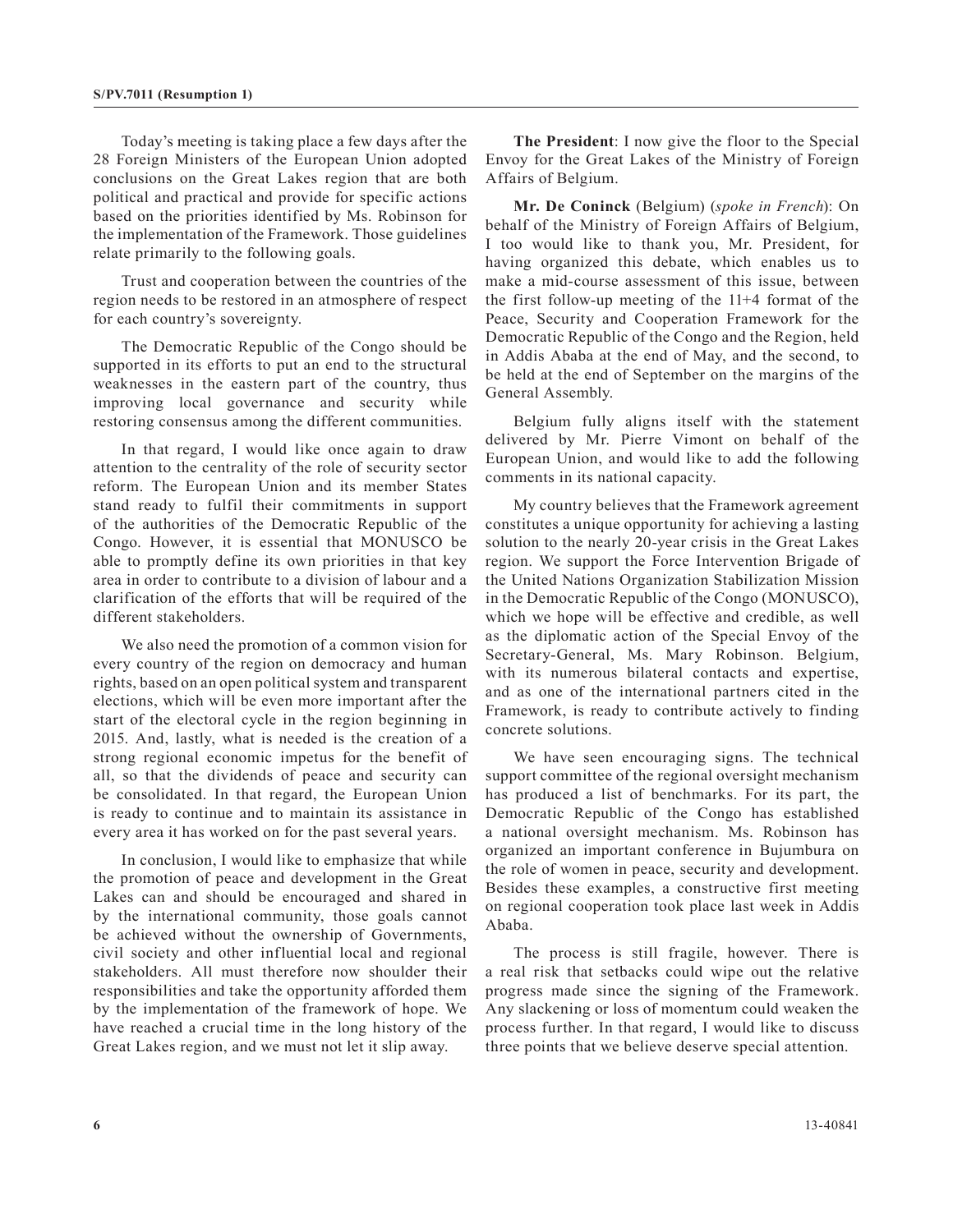First, a dangerous gap is developing between the medium and the short terms. The implementation of the Framework's commitments, such as regional development, the re-establishment of State authority in the eastern Democratic Republic of the Congo and the reforms that must be undertaken are fundamental goals for the medium term, but in the short term they are dependent on a settlement of the current crisis in North Kivu. We therefore believe it essential for the international community to continue to insist unanimously on a halt to all violence, whose victims are the civilian population. The Mouvement du 23 mars rebel group must stop threatening the city of Goma. It must lay down its arms and abandon its ambitions for establishing a parallel administration. In that regard, we note the United States appeal about outside support for that movement.

Secondly, in our view, it would be helpful to clarify the relationship between the MONUSCO Intervention Brigade's actions against armed groups and a credible programme of disarmament, demobilization and reintegration/disarmament, demobilization, repatriation, reintegration and resettlement. The effectiveness and credibility of the Brigade's actions depend on it.

Thirdly, security sector reform, especially reform of the Forces armées de la République démocratique du Congo, is an essential factor, but it is sometimes subject to misunderstanding between the international community and the Democratic Republic of the Congo. We would like to see a more structured dialogue between the relevant Congolese authorities and their partners in the area of military cooperation. The Special Representative of the Secretary-General, in accordance with the Security Council resolutions that define his mandate, has an essential role to play here. Belgium continues to actively pursue bilateral cooperation in this area, and we are ready to participate in efforts to organize a more structured dialogue.

**The President**: I now give the floor to the representative of Tanzania.

**Mr. Manongi** (United Republic of Tanzania): We thank you, Mr. President, and the United States presidency for convening this important debate in support of the Peace, Security and Cooperation Framework for the Democratic Republic of the Congo and the Region.

The message conveyed in the Council today by Secretary of State Kerry, the Secretary-General, the President of the World Bank, the Special Envoy of the Secretary-General for the Great Lakes Region and others has rekindled our sense of commitment and hope. It is in that spirit that we align ourselves with the statements delivered by the representatives of Mozambique and Uganda on behalf of the Southern African Development Community and the International Conference on the Great Lakes Region (ICGLR), respectively.

We would like to add some perspectives to this discussion, however. First, we reiterate our hopes and reaffirm our unflinching support for the Peace, Security and Cooperation Framework. The Framework has truly offered an opportunity to break out of the spiral of violence and instability that has marred our region for far too long. That violence has claimed millions of lives and inflicted wanton suffering on innocent civilians for many years, as Secretary Kerry pointed out.

With the adoption of the Framework and the establishment of the regional oversight mechanism, we have embarked on a unique and important journey towards the long-sought goal of attaining enduring peace and stability, as well as prosperity for the Democratic Republic of the Congo and the entire Great Lakes region. And we thank the Secretary-General for reflecting those developments in the report that is currently before the Council (S/2013/387).

Secondly, we wish to echo President Kikwete's appeal. The solution to the conflict in the eastern Democratic Republic of the Congo will be not military but political, and achieving that goes beyond the Framework to its implementation. We therefore welcome some of the positive developments in that area. Reforms are under way in the Democratic Republic of the Congo, the Economic Community of the Great Lakes Countries is being revived and there are talks of greater integration and cooperation among some members of the International Conference on the Great Lakes Region, as well as renewed bilateral and international cooperation in the areas of trade, investment and commerce.

But there are also matters of concern that require urgent attention. The political process envisaged in the Framework must be reinvigorated. There are those who would be too happy to create distractions to the challenges we face. Our collective focus and the focus of the Council must be on the abiding commitment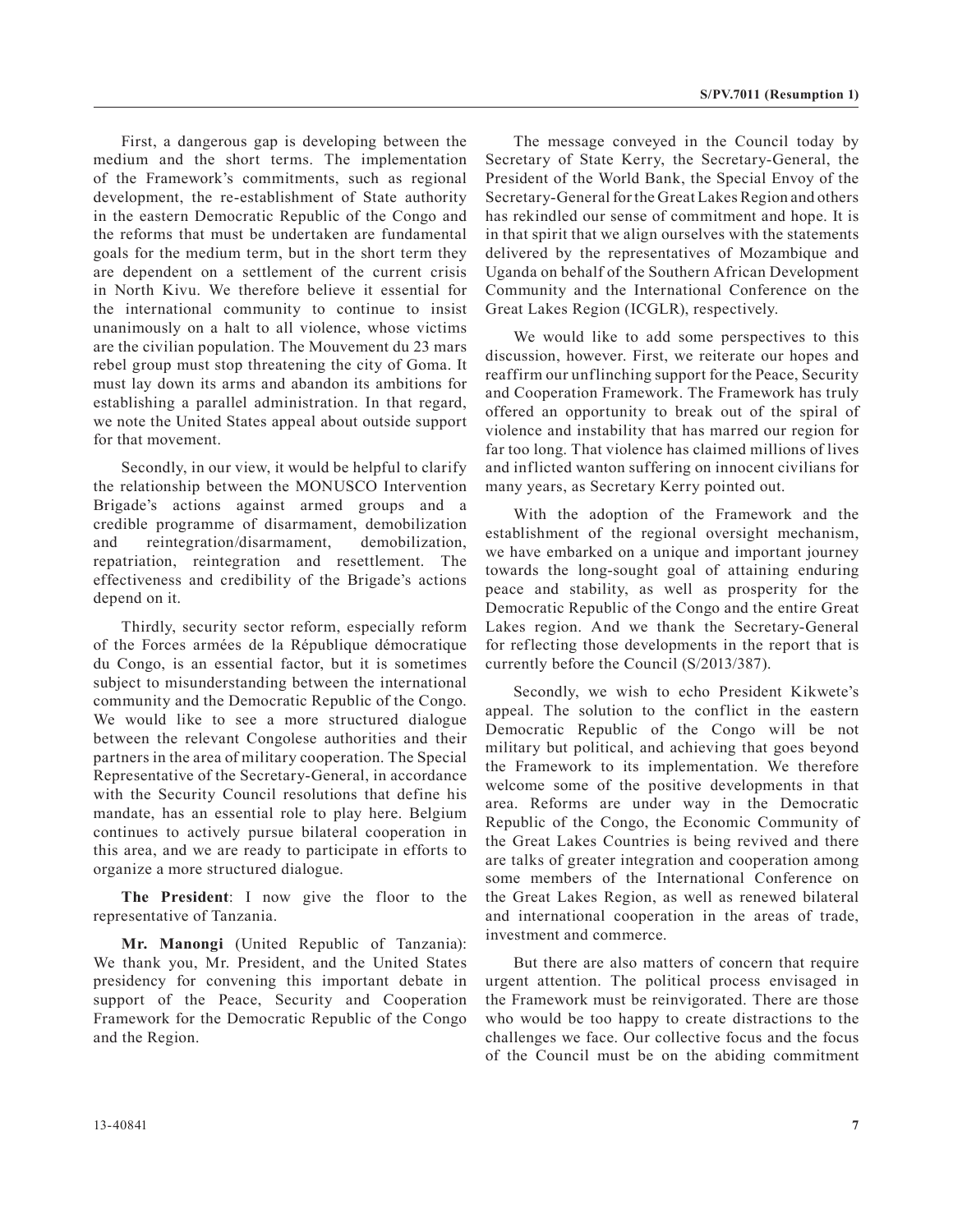to succeed, and therefore we should not yield to such destructive forces.

It is in that sense that we believe the Kampala talks, under the auspices of the ICGLR, deserve our support, and we commend President Museveni and the Government of Uganda for their efforts. We must ceaselessly continue to call for and encourage dialogue and negotiations with a view to building mutual confidence between and among parties that demonstrably share our vision for peace and stability in the region. Likewise, we must continue to encourage concerned regional Governments to engage all political groups whose rebellion is the main cause of the protracted violence and instability in the eastern Democratic Republic of the Congo and other parts of the region.

We must also be bold and honest enough to admit that it is only through an all-inclusive conciliatory process that we shall meaningfully attain long-term peace, which has eluded us for decades. We cannot be sincere in our objectives through the Framework if we continue to neglect that basic reality. The Council has been witness to countless instances of avowed enemies making peace with each other solely through negotiations and dialogue. Indeed, that is the spirit of Chapter VI of the Charter of the United Nations. Scapegoating has never been a successful tool of diplomacy and certainly not of conflict resolution.

Thirdly, we wish to affirm our support to the full deployment of the Force Intervention Brigade, a robust arm of the United Nations Organization Stabilization Mission in the Democratic Republic of the Congo (MONUSCO), as mandated by the Council, to which the United Republic of Tanzania is a troop-contributing country. The Force deserves our full support, and especially that of the Council. It does not need to be maligned on baseless and unfounded claims.

The United Republic of Tanzania has had the privilege to serve on the Council. We took our service as a mandate of trust for Africa and the global community. We were mindful that the trust came with certain responsibilities, prerogatives and probity. It was meant never to be misused or abused, but to be exercised with a great sense of uprightness, balance and duty.

Regrettably recent allegations against the Force Intervention Brigade and its leadership reflect a pattern that must concern all of us  $-$  a tendency to malign those that are mandated and have acted in good faith in the eastern Democratic Republic of the Congo. In the recent past, the Group of Experts that was established by the Council was the subject of such malicious and unfounded allegations. The Council should demand proof and act decisively to protect those entrusted with such noble responsibilities.

We nonetheless commend the Council for its continued support to MONUSCO in fulfilling its mandates amidst a barrage of negative campaigns from some rebel groups and other detractors. In our view, those campaigns seek only to undermine the full realization of the Peace, Security and Cooperation Framework and to defeat MONUSCO's mandate. But we are confident that the international community will prevail. No force or even destructive propaganda campaigns should surpass our yearning for enduring peace, stability and prosperity in the Great Lakes region. This is the Framework of hope that the United Republic of Tanzania supports and shall steadfastly continue to support.

**The President**: I now give the floor to the representative of the Congo.

**Mr. Balé** (Congo) (*spoke in French*): At the outset, I would like to express my delegation's deeep appreciation at seeing United States Secretary of State John Kerry presiding over this ministerial meeting of the Council. His presence among us today demonstrates the great interest of the United States in the tragic situation prevailing in the eastern Democratic Republic of Congo, which is a threat to international peace and security throughout the Great Lakes region. The report of the Secretary-General to the Security Council on the implementation of the Peace, Security and Cooperation Framework for the Democratic Republic of the Congo and the Region (S/2013/387), published barely one month ago on 28 June, remains fully relevant in light of the latest developments in that neighbouring country. The resurgence of fighting clearly demonstrates the volatility of the situation and the scale of the challenges to be overcome, not only with regard to the implementation of the Framework, but also given the humanitarian tragedy and the various forms of violence it encompasses, especially against civilians, including the women and children who seem to be the victims of choice. My country, which strongly condemns all those forms of violence, believes that every effort should be made to put an end to the suffering of the people of the eastern Democratic Republic of the Congo.